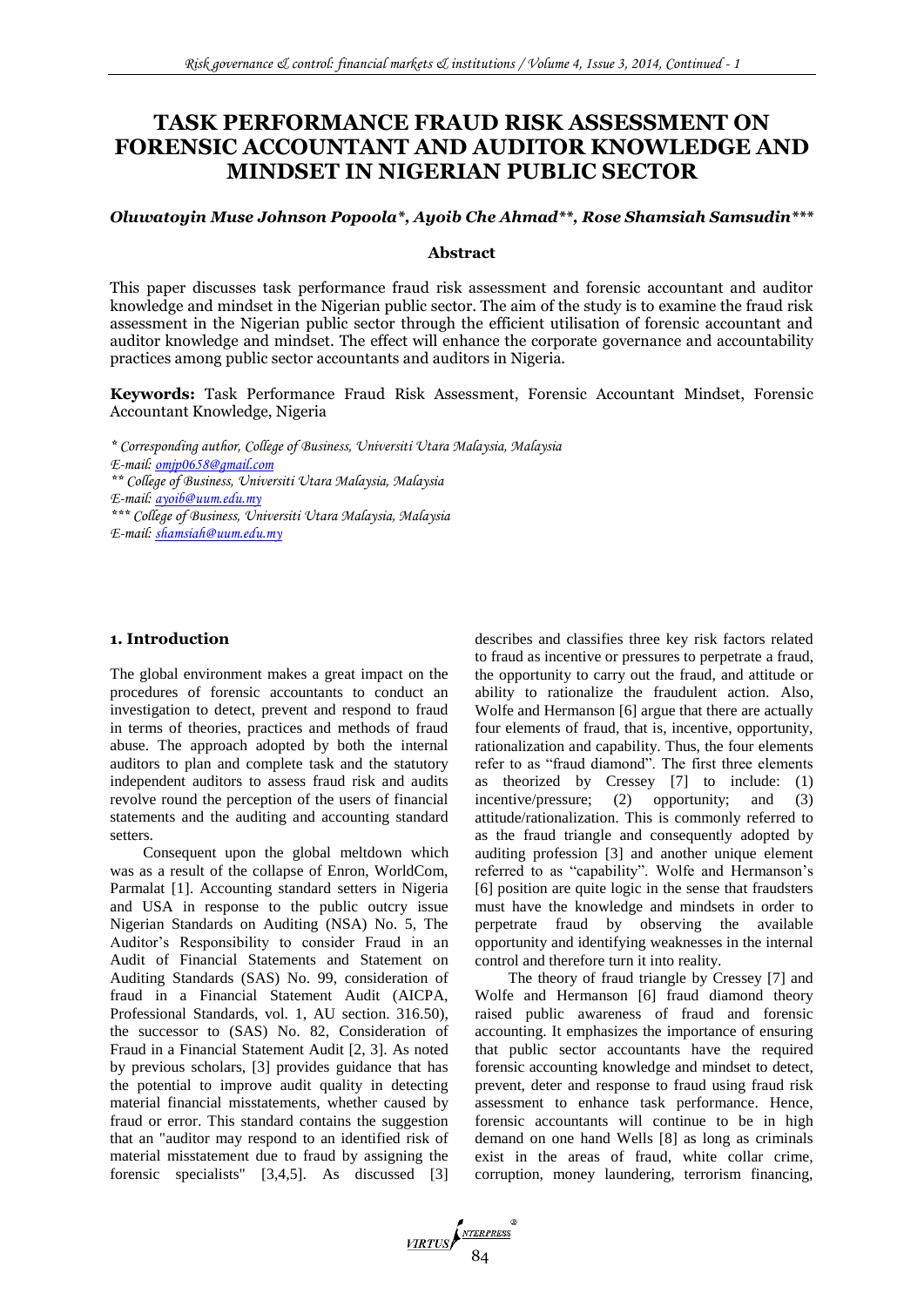computer fraud, asset misappropriation and conversion, theft, and tax fraud. In addition, as long as untrained graduates are used to detect fraud committed by technologically advanced perpetrators, the need for forensic accountants will continue to be on the increase [8].

# **2. Literature review**

# *2.1 Introduction*

The public sector can be defined as "all organizations which are not privately owned and operated, but which are established, run and financed by the Government on behalf of the public [9, 10, 11]. In essence, the public sector comprises organizations which are under the control of the public, as against private ownerships [12, 13,14]. The objective of public sector involves the provision of services, where profit is not a primary motive. However, performance measurement in the public sector is difficult by the lack of profit motive and presence of intangible services whose benefits are difficult to quantify [12, 9].

Public sector accounting refers to a process of recording, communicating, summarizing, analyzing and interpreting Government financial statements and statistics in aggregate and details; which is concerned with the receipts, custody and disbursement and rendering of stewardship of public funds entrusted [4, 13]. This definition is closely related to the universally accepted financial accounting definition. For instance, accounting is being practiced in government, private or public limited liability companies whose fundamentals are to record all historical costs and incomes that when processed further become useful information necessary for current appraisal, future decision making and performance control [9,13, 12].

# *2.1.1 Defining an Auditing*

The International Education Standard (IES) No. 8: *Competence requirements for Audit Professionals* defines auditing as a structured process that: (1) involves the application of analytical skills, professional judgment and professional skepticism; (2) is usually performed by a team of professionals, directed with managerial skills; (3) uses appropriate forms of technology and adheres to a methodology; (4) complies with all relevant technical standards, such as International Standards on Auditing (ISAs), International Standards on Quality Control (ISQCs), International Financial Reporting Standards (IFRS), International Public Sector Accounting Standards (IPSAS), and any applicable international, national or local equivalents; and (5) complies with required standards of professional ethics [15].

Auditing is an unbiased examination and evaluation of the financial statements of an organization to expedite expression of opinion on its truth and fairness [16]. It can be done internally (by employees of the organization) or externally (by an independent professional firm). The International Standards on Auditing [17] No. 700 provides "the objective of the audit of financial statements is to enable the auditor to express an opinion whether the financial statements are prepared, in all material respects, in accordance with an applicable financial reporting framework. Hence, an audit of financial statements is an assurance engagement as defined in the International Framework for Assurance Engagement [18]. Auditing services involve evaluating the reliability and credibility of financial information, as well as "the systems and processes responsible for recording and summarizing that information" [19].

# *2.1.2 Forensic Accounting*

The term "forensic accounting" can refer to anything from the execution of a fraud analysis to the recreation of "true" accounting records after the discovery that they have been manipulated.

As noted by Boleigha [20], forensic accounting is not "accounting for dead people", rather it is the application of a wide range of accounting, auditing, and investigative skills to measure and verify economic damages and resolve financial disputes.

Based on the previous scholars, this paper defines forensic accounting as the integration of specialized accounting knowledge and positive mental attitude to resolve legal issues. Forensic accountants exist mainly for the same reasons why prosecutors and commercial branch investigators exist. This is due to the presence and manifestation of criminals in the areas of fraud, white collar crime, corruption, money laundering, computer fraud, and theft.

# *2.1.3 Fraud Concept*

The term "fraud" refers to an intentional act by one or more individuals among management, those charged with governance, employees, or third parties, involving the use of deception to obtain an unjust or illegal advantage [17]. As noted by ISA [17], management fraud relates to a situation where fraud involves one or more members of management or those charged with governance. This standard also expatiates on fraud which involves only employees of the entity and referred to it as "employee fraud." In either case, there may be collusion within the entity or with third parties outside of the entity.

Two types of intentional misstatements are relevant to the auditor, (1) misstatements resulting from fraudulent financial reporting and (2) misstatements resulting from misappropriation of assets.

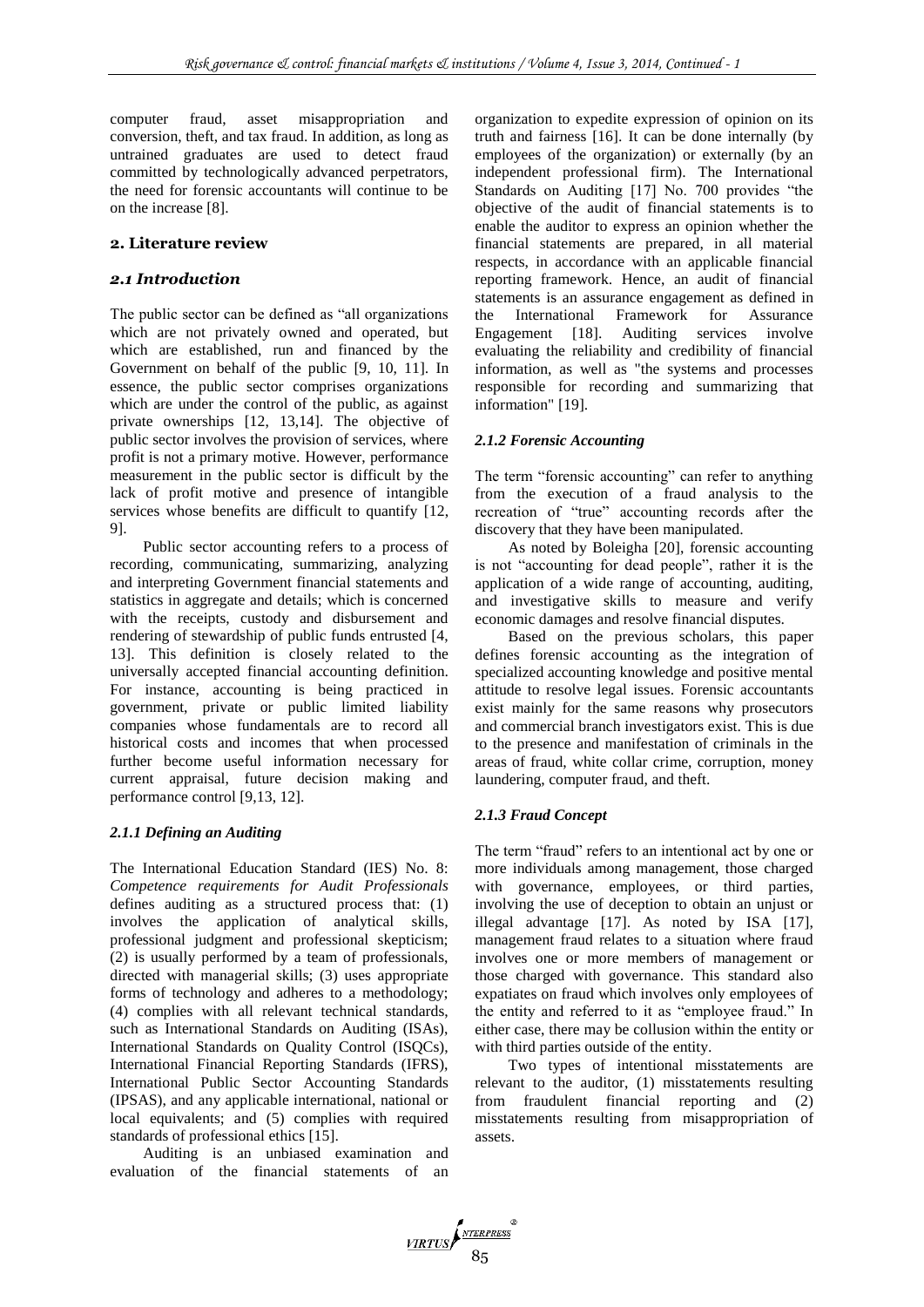# *2.2 Comparison between Forensic Accounting and Auditing*

As noted by Adebisi [16], forensic accounting and auditing can be compared using nine elements. This is shown in Table 1 below:

| Area                                      | <b>Forensic Accounting</b>                                                                                                                                                                                                                   | <b>Auditing</b>                                                                     |
|-------------------------------------------|----------------------------------------------------------------------------------------------------------------------------------------------------------------------------------------------------------------------------------------------|-------------------------------------------------------------------------------------|
| <b>Scope</b>                              | Deeper details of why an occurrence with Mainly to ascertain validity and<br>necessary and conclusive proof                                                                                                                                  | of<br>reliability<br>financial<br>statements and expression of<br>opinion           |
| <b>Technique</b><br>obtaining<br>evidence | for Data<br>examination,<br>Observation,<br>Electronic evidence review and preservations etc.                                                                                                                                                | interview, Sampling                                                                 |
| <b>Staffing</b><br>Requirement            | Experts only                                                                                                                                                                                                                                 | Can be done by internal and<br>external staff (including Audit<br>Trainee)          |
| <b>Timing</b>                             | If necessary                                                                                                                                                                                                                                 | Anytime<br>(continuous<br><b>or</b><br>periodical)                                  |
| <b>Skills</b><br>requirement              | Specialized investigative, oral and written Accounting, legal and auditing<br>communication and information technology skills<br>that the outcome will have application to a court<br>of law. E.g. accounting, medicine, engineering<br>etc. |                                                                                     |
| of the report                             | Limitation to use Usually for the hirer mainly for litigation support Addressed to the management /                                                                                                                                          | board of director. A report must<br>be made public for a Public<br>limited company. |
| and reports                               | Users of services Lawyers; Police Force; Insurance Companies; Investors, Regulatory authority,<br>Government Regulatory Bodies and Agencies; Management,<br>Banks; Courts; Business Community, etc.                                          | employee,<br>suppliers,                                                             |
| Frequency                                 | Only when there are disputes which may result in At least, yearly<br>litigation.                                                                                                                                                             |                                                                                     |
| <b>Purpose</b>                            | Often to analyze, interpret, summarize and present Statutory<br>complex financial and business related issues in a<br>form allowing for litigation processes. Scientific<br>and indisputable outcome necessary.                              |                                                                                     |

**Table 1.** Comparisons between Forensic Accounting and Auditing

*Source:* Adapted from the Institute of Chartered Accountant of Nigeria (ICAN, 2011) Forensic Faculty

In Table 1, it is apparent that forensic accountant knowledge and mindset is significant in task performance fraud risk assessment that is, detecting, preventing, and responding to fraud than the auditor in the Nigerian public sector. To buttress, Boritz et al. [21] while building on the experimental case of Asare and Wright [22] alluded to the fact in an experiment based on an accounting and auditing enforcement release (AAER) involving revenue fraud by using participants of 31 forensic accountants and 17 financial statement auditors. One of their findings is that forensic accountants identified significantly more fraud risk factors, assessed control and fraud risks higher than the financial statement auditors.

# **3. Hypothesis Development Based On Literature Review**

# *3.1 Forensic Accountant Knowledge and Auditor Knowledge*

Fraud detection, unlike a financial statement audit, requires a distinct knowledge area and forensic accounting techniques are developed for the primary purpose of detecting, preventing and responding to fraud [23]. Specifically, as a result of (1) the increase in fraud and corruption, (2) the globalization of trade, (3) new and complicated legislation, (4) litigious environment, and (5) the growth in the use of, and sophistication of technology used in businesses, forensic accountant specialized knowledge to resolve

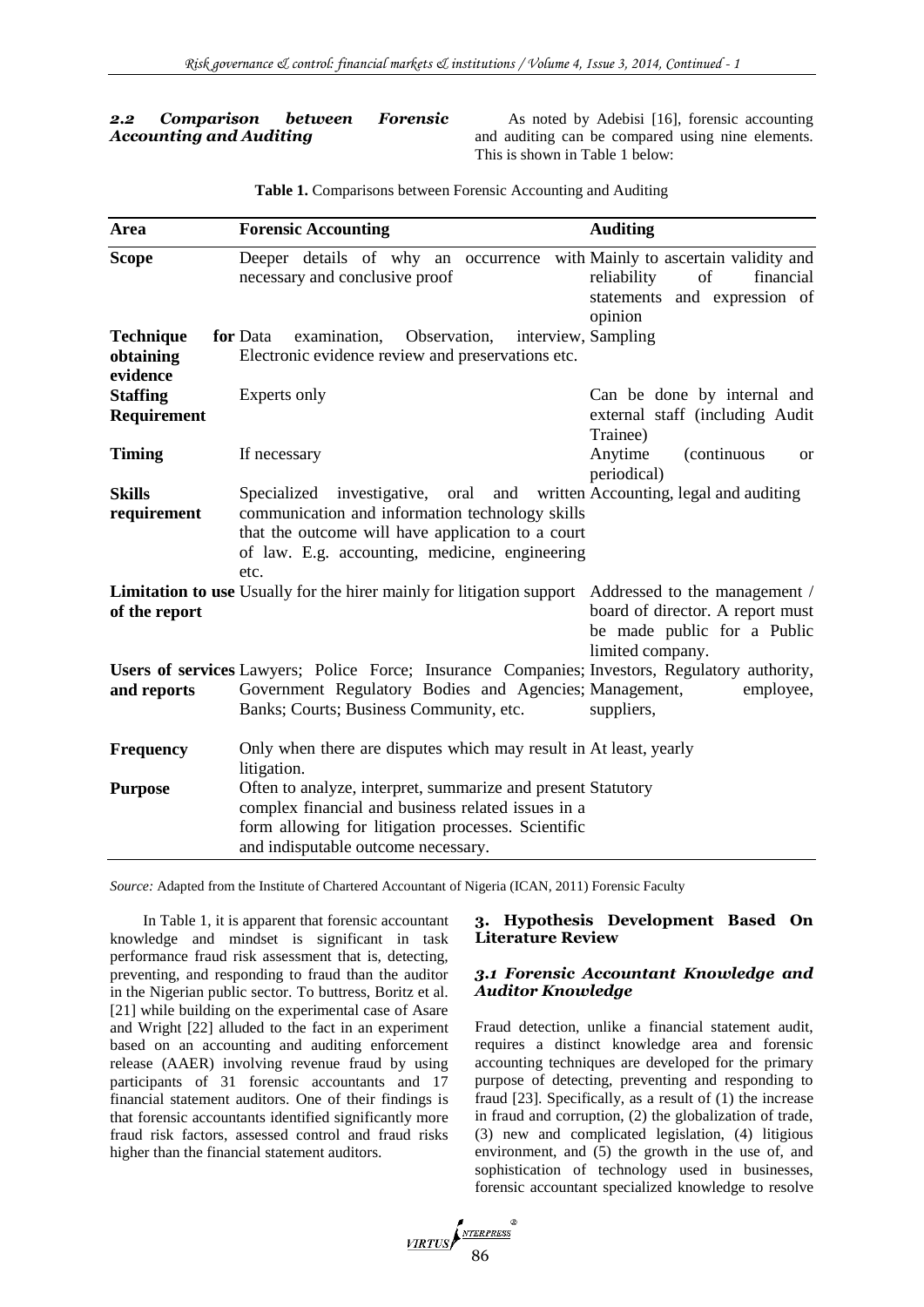issues in the court of law will continue to be in hot demand [8, 24, 25]. Individuals who are knowledgeable in the application of information technology, legal, investigative, criminology, psychology and accounting will perform better in the areas of accounting records, gathering and evaluating financial statement evidence, interviewing all parties related to an alleged fraud situation, and serving as an expert witness in a fraud case [26, 27, 28]. Whereas, auditor's knowledge is limited to the nature and scope of audit or task. Therefore, merely requiring auditors through the issuance of standards (International Auditing Standard and Nigerian Standard on Auditing*: The Auditor's responsibility to consider fraud in an audit of financial statements*) to be aware of the possibility of fraud in a financial statement audit [26, 2] is not enough to detect fraud.

However, the public sector accountant requires specialized skills to look at the evidence from different standpoints so as to recognize different possible interpretations of that evidence and the implications of those interpretations for the matter in hand. The body of forensic accounting literature that has emerged since the 1990s has mirrored the changing scope of concerns about the characteristics, traits and skills of the forensic accountant [25, 30]. Prior research has focused on the increasing demand for accountants to conduct forensic accounting activities and on the broadening definition of forensic accounting away from a narrow fraud detection definition [31, 32, 33, 34]. The need for a forensic accountant aroused because of the failure of audit system in the organization as the organizational internal and external audit failed to figure certain errors in the managerial system [35]. Daniel and Lee [36] indicate that other accountants may look at the charts, but forensic accountants actually dig deep into the body. Therefore, the following hypothesis is proposed:

H3:1 There is a significant relationship between fraud risk assessment task performance and forensic accountant knowledge than auditor knowledge.

# *3.2 Forensic Accountant Mindsets and Auditor Mindsets*

Strategic planners and intelligence professionals, whose effectiveness depends on overcoming mindsets, face a particular challenge when they work in a bureaucratic or a hierarchical setting such as public sector environment [37]. Torelli and Kaikati [38] posit that values are abstract representations of ideal and hence are more likely to influence behavior when individuals think abstractly versus concretely and focus on high versus low level motivations for interpreting their actions. Their empirical findings demonstrated the association between individual mindset and their follow up behavior especially in task performance.

Mindsets have been a source of government intelligence policy failures for decades. Analytic means for overcoming mindsets also have been long known, but bureaucratic dynamics make them surprisingly difficult to implement [37]. One of the most promising methods for overcoming mindset is evidence-based multiple scenario analysis. This is probably best implemented in a loosely structured, networked organization. Similarly, in another three experiments performed by Brandstatter and Frank [39] with a sample size of 243 students, the hypothesis was tested that mindsets affect goaldirected persistence in behavioral conflict situations. Two of the three experiments deduced that an implemental mindset led to higher persistent as compared with a deliberate mindset in solving a puzzle or playing a computer game, respectively, when the characteristics of the task implied a behavioral conflict, when perceived desirability was low and perceived feasibility was high, or vice versa. No differences were found when the desirability and feasibility of the task were both low or both high. Also, it shows that, depending on the functional value of persistence in the given situation, the implemental mindset leads to lower persistence compared with the deliberative mindset [39, 40, 41]. The inferences that can be made from their findings are that the implements mindset is a self-regulatory mechanism that permits a flexible response to the demands of a particular situation This shows clearly that mindsets affect the behavior of people most especially in the areas of fraud risk assessment performance judgment. Hence, the following hypothesis is proposed:

H3:2 There is a significant relationship between fraud risk assessment task performance and forensic accountant mindset than auditor mindset.

# *3.3 Fraud Risk Assessment*

Fraud risk assessment involves a dynamic and iterative process for identifying and assessing risks to the achievement of organization objectives [42]. It requires those in authority to consider the impact of changes in the external environment and within its own activity model which may render internal control less effective. Committee of Sponsoring Organizations of the Treadway Commission (COSO) identifies risk assessment as one of the five components of internal control and considers its significance in relation to potential and actual fraud in any government establishment or organization [42].

Fraud risk assessment performance judgment is selected as the focus area for this study because every ministry, department, and agency of government faces a variety of risks from external and internal sources. In addition, it helps auditors determine the nature and extent of audit procedures designed to increase the likelihood of uncovering fraud [4, 5, 43].

Statement of Auditing Standards (SAS) No. 82: Consideration of Fraud in a Financial Statement Audit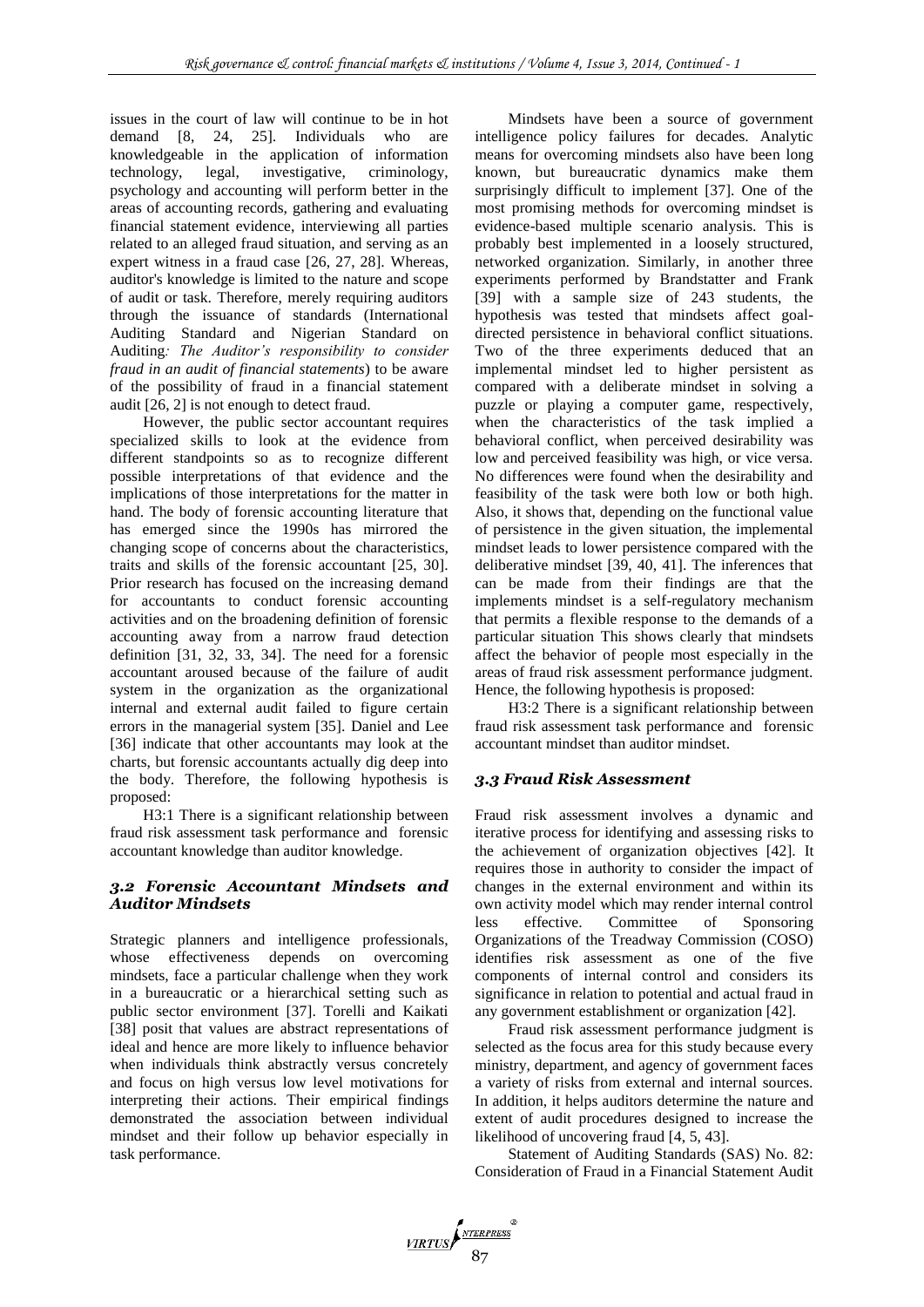(AICPA, 1997), the predecessor to [3], also requires documentation of fraud risk. This auditing standard specifies that auditors are to document their assessment of fraud risk during the planning phase of the audit and to update the initial assessment as necessary throughout the course of the engagement. Likewise, [3] discusses relevant fraud risk factors that might signal the existence of an intentional material misstatement that is, fraud. The risk factors identified include incentive/pressure, opportunity, and attitude/rationalization. In essence, fraud risk assessment has a direct relationship on the effectiveness of auditors' fraud detection in an audit.

# *3.4 Impact of Forensic Accountant Mindsets and Auditor Mindsets on Task Performance Fraud Risk Assessment*

The first theoretical linkage in this research framework represents the prediction that mindsets (forensic accountant or auditor) have a direct impact on fraud-related task performance (fraud risk assessment). Previous study shows that a simple difference in mindsets can produce considerable performance differences as well as impact persons' confidence, determination, and commitment to accomplish the decision making task [39, 40, 41]. In the context of this study, a forensic accountant mindset differs from an auditor mindset in terms of purpose, frequency, scope, users of services and reports, staffing, limitation to use the report, and objective.

Forensic accountants are to dig deep in their investigation and to decide whether fraud exists, the perpetrators, and remedial action. Auditors, on the other hand, are to determine the fairness of reported financial statements taken in its entirety. While auditors are required to exercise professional skepticism in their consideration of fraud, they have been criticized for being creatures of habit and are not good at thinking outside the box [44, 45]. Given the forensic accountant mindsets, this study affirms that forensic accountants may have the tendency to assess all fraud risk factors at a higher level than auditors. Thus, while personnel who possess forensic accountant mindset are more likely to assess fraud risk effectively in the high and low fraud risk condition than personnel who possess auditor mindset. Thus, it is hypothesized that:

H3:3 Personnel who possess the forensic accountant mindset will assess the risk of fraud and white collar crime higher in both high and low fraud risk conditions than personnel who possess the auditor mindset.

#### *3.5 Impact of Forensic Accountant Knowledge and Auditor Knowledge in Task Performance Fraud Risk Assessment*

The second theoretical linkage in this research framework epitomizes the likelihood that knowledge (forensic accountant or auditor) has a direct influence on fraud-related task performance (fraud risk assessment). As noted by DiGabriele [30], any additional difference in knowledge (specialized knowledge) can yield substantial performance differences as well as influence persons' confidence, determination, and commitment to accomplish the decision making task. This position is supported by Davis et al. [25] in their study of the characteristics, traits and skills of Forensic Accountants.

In the context of this study, forensic accountant knowledge differs from auditor knowledge in terms of identifying crime and criminal intentions because the perpetrators have concealed their activities through a series of complex transactions [46, 30]. As noted in 2004 by [3], the use of forensic accounting procedures to detect financial reporting fraud should be increased. Forensic accountants no doubt play a major role in government by looking for signs of suspicious financial activity and fraud by persons and businesses, the financial auditors are not expected to look for any symptoms of fraud as they lack the legal system and prosecution procedures.

This study upholds the fact that forensic accountants may have the tendency to assess all fraud risk factors at a higher and lower level than auditors. This is so when adequate and proper consideration is given to the forensic accountant specialized knowledge such as information technology knowledge, accounting knowledge, investigative knowledge (theories, methods and patterns of fraud abuse), legal system and court procedures knowledge, and technology knowledge [47, 48, 30, 26, 25]. Thus, personnel who possess forensic accountant knowledge are more likely to assess fraud risk task performance effectively in the high and low fraud risk conditions than personnel who possesses auditor knowledge. Thus, it is hypothesized that:

H3:4 Personnel who possesses the forensic accountant knowledge will assess the risk of fraud and white collar crime higher in both high and low fraud risk conditions than personnel who possess the auditor knowledge.

# **4. Conceptual Framework**

Figure 1. below summarizes earlier literature and illustrates the conceptual framework of task performance fraud risk assessment on forensic accountant and auditor knowledge and mindset in the Nigerian public sector. The assessment of fraud risks by utilizing the forensic accountant knowledge and mindset may have the tendency to engender higher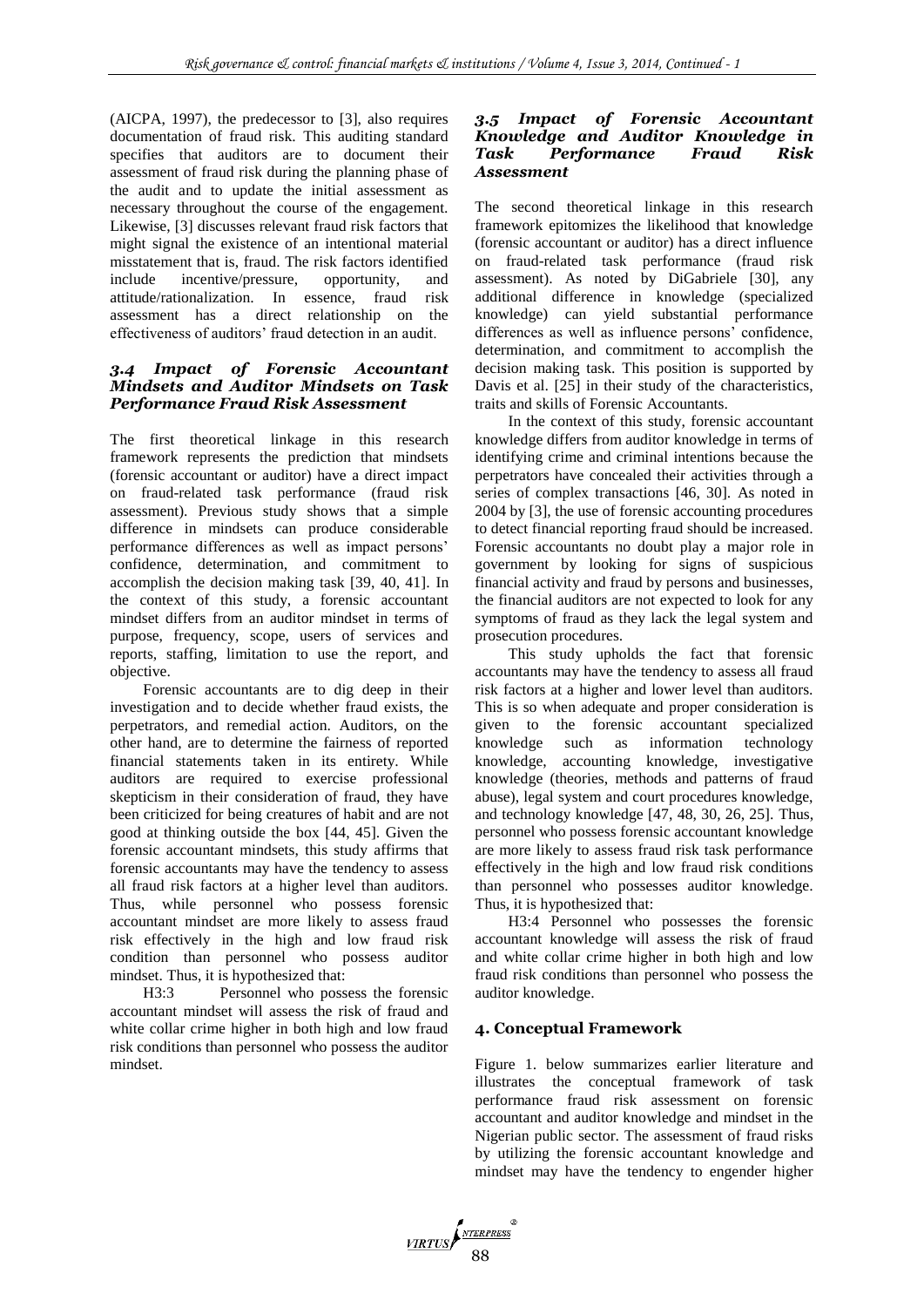task performance than the auditor knowledge and mindset.





VIRTUS ANTERPRESS

#### **6. Conclusion**

This study discusses on an investigation of fraud risk assessment, forensic accountant knowledge and forensic accountant mindsets in Nigerian public sector environments based on the extant literature. This study found out from the extant literature that forensic accountant knowledge and mindsets on fraud risk assessment in the public sector in Nigeria can be taken seriously in order to reduce fraud. Hence, there is a need for a concise approach to forensic accountant knowledge and mindsets on the fraud risk assessment for a better task performance by accountants and auditors in the Nigerian public sector.

#### **References**

- 1. Doering, J. Sarbanes-Oxley Act 2002.
- 2. Nigerian Standards on Auditing (NSA) No. 5: *The Auditor's responsibility to Consider fraud in an Audit of financial statements.* Institute of Chartered Accountants of Nigeria (ICAN).
- 3. American Institute of Certified Public Accountants. Statement on Auditing Standards (SAS) No. 99, Consideration of Fraud in a Financial Statement Audit (AICPA, Professional Standards, vol. 1, AU Sec. 316.50): 1997, 2002.
- 4. Wuerges, A. Auditors' Responsibility for Fraud Detection: New Wine in Old Bottles? Retrieved on November 3, 2012 at http://www.scribd.com/doc/ 63671899/Auditors-Responsibility-for-Fraud-Detection, 2009.
- 5. Chui, L. An experimental examination of the effects of fraud specialist and audit mindsets on fraud risk assessments and on the development of fraud-related problem representation. ProQuest LLC, UMI 3436520, 789 East Eisenhower Parkway, USA, 2010.
- 6. Wolfe, D. T., & Hermanson, D. R. The Fraud Diamond: Considering the Four Elements of Fraud. The CPA Journal 74 (12), 2004, p. 38-42.
- 7. Cressey, D. R. Other People's Money: A study in the Social Psychology of Embezzlement. Glencoe, IN: Free Press, 1950, 1953.
- 8. Wells, J. T. *Accountants need help fighting the war on fraud; ACFE founder urges antifraud education* [Press Release]. Retrieved November 13, 2012 from ACFE http://wwwacfe.om/about/press-release.asp?cpy=10- 12-2005.
- 9. Hassan, M. M., (2001). *Government Accounting,* Lagos, Nigeria: Malthouse Press Limited.
- 10. Daniel, G. I. Public Sector Accounting, Ahmadu Bello University Press, Zaria, Kaduna, 1999.
- 11. Johnson, E. I. Public Sector Accounting and Financial Control, (2<sup>nd</sup> Ed. P. 79). Surulere, Lagos: Financial Training Centre, 1996.
- 12. The Institute of Chartered Accountants of Nigeria Public Sector Accounting Study Pack. VI Publishers, Lagos, Nigeria, 2009.
- 13. Bammeke, S.A. Public Sector Accounting and Finance for Decision Making. Lagos, Sab & Associates Limited, 2008.
- 14. Adams, R. A. "Public Sector Accounting and Finance Made Simple" 3rd. Edition, 2004.
- 15. International Accounting Education Standard Board (IES 8, 2006). Competence Requirements for Audit Professionals. International Federation of Accountants.
- 16. Adebisi, F. A. Audit, Investigation and Forensics: Similarities and Differences. Institute of Chartered Accountants of Nigeria: Forensic, Audit & Investigation Faculty, February, 2011.
- 17. International Standard on Auditing (ISA) No. 700: Objective of the Audit of Financial Statements.
- 18. International Framework for Assurance Engagements 2006.
- 19. Messier, W. F., Glover, S. M., & Prawitt, D. F. (2006). Auditing & Assurance Services: A Systematic Approach. *Issues in Accounting Education*, *21* (3), 330.
- 20. Boleigha, P. (2011). Meaning of Forensic. Institute of Chartered Accountants of Nigeria: Forensic Audit & Investigation Faculty.
- 21. Boritz, J. E., Kotchetova, N. & Robinson. L. A. (2008). "Planning Fraud Detection Procedures: Fraud Specialists vs. Auditors." Working Paper: University of Waterloo.